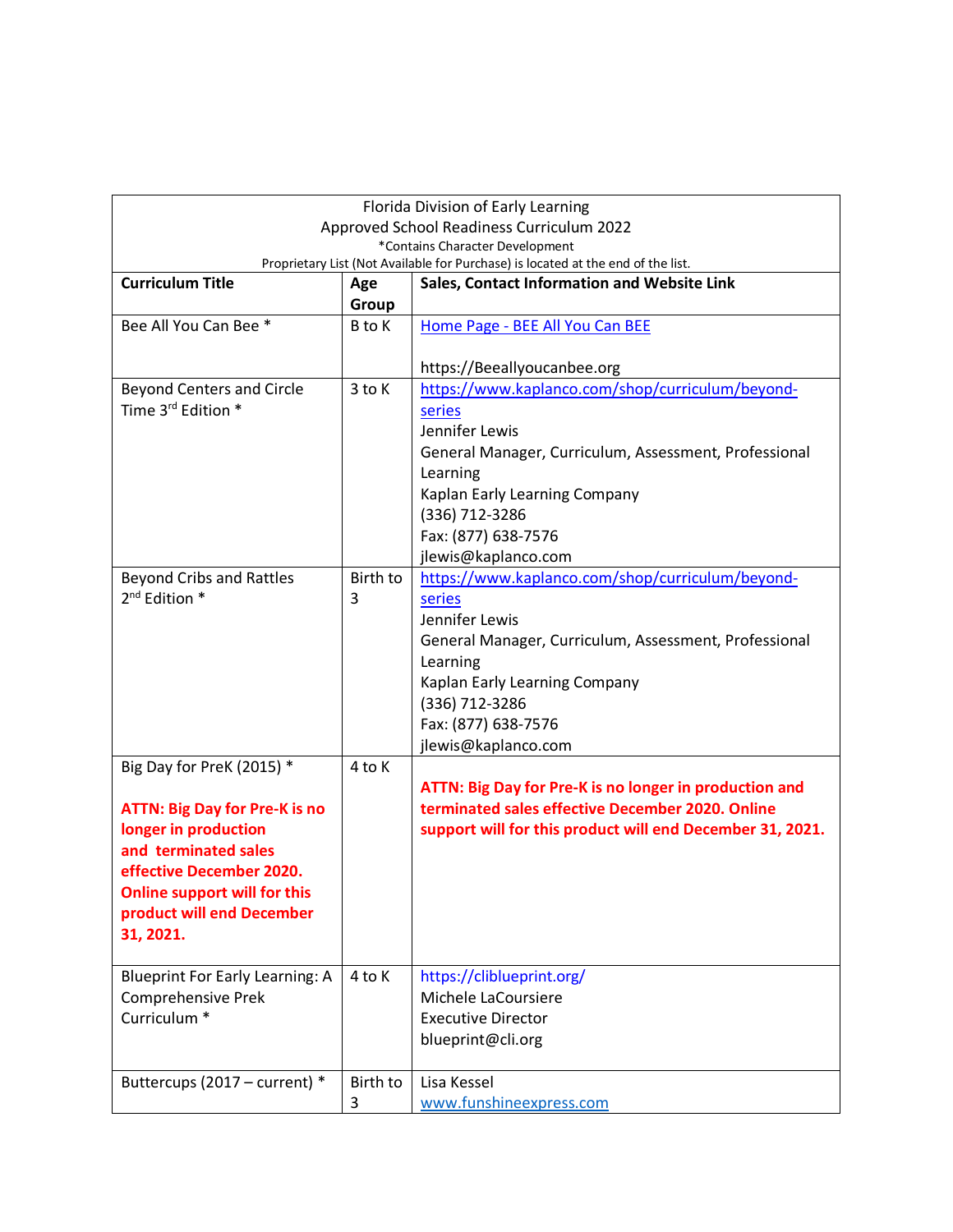| Florida Division of Early Learning                                               |          |                                                           |  |
|----------------------------------------------------------------------------------|----------|-----------------------------------------------------------|--|
| Approved School Readiness Curriculum 2022                                        |          |                                                           |  |
| *Contains Character Development                                                  |          |                                                           |  |
| Proprietary List (Not Available for Purchase) is located at the end of the list. |          |                                                           |  |
| This is the prepackaged kit<br>version of FunShine Digital and is                |          |                                                           |  |
| available for purchase without a                                                 |          |                                                           |  |
| digital/online subscription.                                                     |          |                                                           |  |
| <b>Connect 4 Learning First</b>                                                  | 4 to K   | The Pre-K Curriculum is available exclusively from Kaplan |  |
| edition (2016) *                                                                 |          | Early Learning Company. To purchase, call (800) 334-2014  |  |
|                                                                                  |          | and ask to speak to a Connect4Learning® specialist        |  |
| The Creative Curriculum for                                                      | Birth to | https://teachingstrategies.com/solutions/teach/creative-  |  |
| Infants, Toddlers and Twos,                                                      | 3        | curriculum-infants-toddlers-twos/                         |  |
| 3rd Edition, Cloud Edition                                                       |          |                                                           |  |
| $(2015)*$                                                                        |          | <b>Taylor Thomas</b>                                      |  |
|                                                                                  |          | 352-875-1573                                              |  |
|                                                                                  |          | taylor.t@teachingstrategies.com                           |  |
|                                                                                  |          |                                                           |  |
|                                                                                  |          | Paolo Risco                                               |  |
|                                                                                  |          | 301-634-0818 ext. 1192                                    |  |
|                                                                                  |          | Paolo.r@teachingstrategies.com                            |  |
| The Creative Curriculum for                                                      | Birth to | https://teachingstrategies.com/solutions/teach/family-    |  |
| Family Child Care 3rd edition                                                    | K        | child-care/                                               |  |
| $(2017)*$                                                                        |          | <b>Taylor Thomas</b>                                      |  |
|                                                                                  |          | 352-875-1573                                              |  |
|                                                                                  |          | taylor.t@teachingstrategies.com                           |  |
|                                                                                  |          |                                                           |  |
|                                                                                  |          | Paolo Risco                                               |  |
|                                                                                  |          | 301-634-0818 ext. 1192                                    |  |
|                                                                                  |          | Paolo.r@teachingstrategies.com                            |  |
| The Creative Curriculum for                                                      | $3$ to K | https://teachingstrategies.com/solutions/teach/preschool- |  |
| Preschool 6th edition (2016),                                                    |          | 2/                                                        |  |
| Guided Edition, Cloud Edition*                                                   |          |                                                           |  |
|                                                                                  |          | <b>Taylor Thomas</b>                                      |  |
|                                                                                  |          | 352-875-1573                                              |  |
|                                                                                  |          | taylor.t@teachingstrategies.com                           |  |
|                                                                                  |          |                                                           |  |
|                                                                                  |          | Paolo Risco                                               |  |
|                                                                                  |          | 301-634-0818 ext. 1192                                    |  |
|                                                                                  |          | Paolo.r@teachingstrategies.com                            |  |
| Develop, Inspire and Grow                                                        | 4 to K   | Frog Street Press, LLC, recently purchased the Abrams     |  |
| (DIG) 2018 *                                                                     |          | Learning Trends, DIG program.                             |  |
|                                                                                  |          | For additional information, please contact Frog Street    |  |
|                                                                                  |          | Press.                                                    |  |
|                                                                                  |          | Contact information:                                      |  |
|                                                                                  |          | Michelle Gordon                                           |  |
|                                                                                  |          | mgordon@frogstreet.com                                    |  |
|                                                                                  |          | 561-951-5518                                              |  |
|                                                                                  |          |                                                           |  |
| DOC: Innovation By Design                                                        | 3 to K   | Ida Liska                                                 |  |
| (Online Curriculum) *                                                            |          | (415) 696-9703                                            |  |
|                                                                                  |          | ida@docpreschool.com                                      |  |
|                                                                                  |          | www.docpreschool.com/innovation                           |  |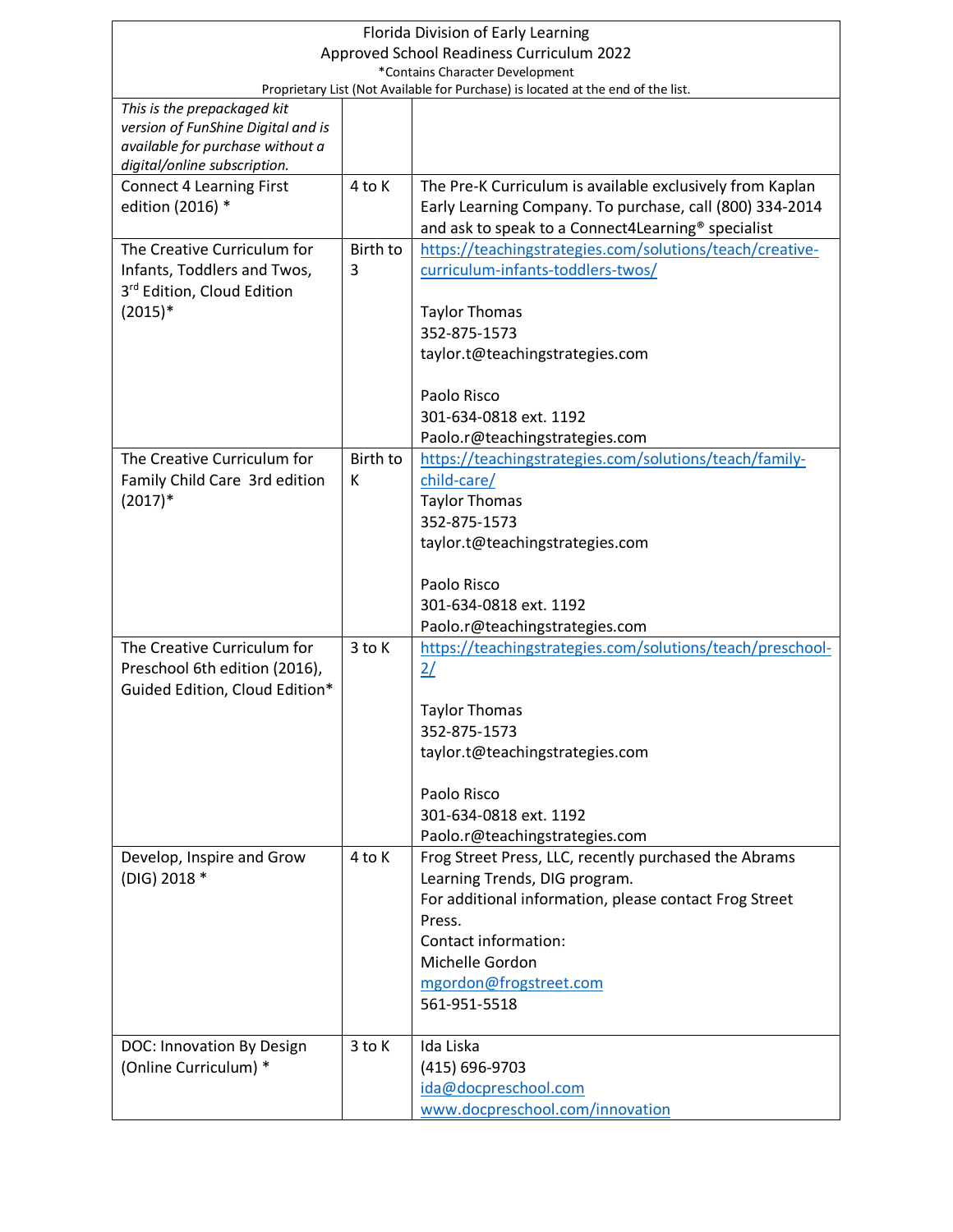| Florida Division of Early Learning                                                                                                                                   |                                           |                                                                                                                                                                                                                                                                                                                                                                                             |  |
|----------------------------------------------------------------------------------------------------------------------------------------------------------------------|-------------------------------------------|---------------------------------------------------------------------------------------------------------------------------------------------------------------------------------------------------------------------------------------------------------------------------------------------------------------------------------------------------------------------------------------------|--|
|                                                                                                                                                                      | Approved School Readiness Curriculum 2022 |                                                                                                                                                                                                                                                                                                                                                                                             |  |
| *Contains Character Development<br>Proprietary List (Not Available for Purchase) is located at the end of the list.                                                  |                                           |                                                                                                                                                                                                                                                                                                                                                                                             |  |
|                                                                                                                                                                      |                                           |                                                                                                                                                                                                                                                                                                                                                                                             |  |
| Early Literacy and Learning<br>Model/Plus (ELLM/Plus) Third<br>edition (2017)*                                                                                       | $3$ to $K$                                | Dr. Madelaine Cosgrove<br>Florida Institute of Education at the University of North<br>Florida<br>Adam Herbert University Center<br>12000 Alumni Drive<br>Jacksonville, FL 32224<br>904-620-2496<br>Howaida Mousa<br>Florida Institute of Education at the University of North<br>Florida<br>Adam Herbert University Center<br>12000 Alumni Drive<br>Jacksonville, FL 32224<br>904-620-2496 |  |
|                                                                                                                                                                      |                                           | https://www.unf.edu/fie/ellm/plus/                                                                                                                                                                                                                                                                                                                                                          |  |
| Edu 1 <sup>st</sup> VESS Curriculum<br>(Online version – current year)<br>$\ast$                                                                                     | Birth to<br>К                             | http://www.educationfirstinc.com/en/vess-curriculum                                                                                                                                                                                                                                                                                                                                         |  |
| Every Child Ready *                                                                                                                                                  | 3 to K                                    | www.everychildready.org                                                                                                                                                                                                                                                                                                                                                                     |  |
|                                                                                                                                                                      |                                           | Anne Zummo Malone<br>Chief of Growth and Impact,<br>AppleTree Institute for Education Innovation<br>o: (202) 488-3990   m: (202) 306-1231                                                                                                                                                                                                                                                   |  |
| <b>Excel PreK First Edition (Frog</b><br>Street) (2018) *                                                                                                            | 4 to K                                    | Michelle Gordon<br>mgordon@frogstreet.com<br>561-951-5518                                                                                                                                                                                                                                                                                                                                   |  |
| Fireflies (2017 - Current) *<br>This is the prepackaged kit<br>version of FunShine Digital and is<br>available for purchase without a<br>digital/online subscription | 3 to K                                    | Lisa Kessel<br>www.funshineexpress.com                                                                                                                                                                                                                                                                                                                                                      |  |
| Footsteps for Fours, 2nd, 3rd.                                                                                                                                       | 4 to K                                    | https://www.bjupress.com/category/k4-footsteps-for-                                                                                                                                                                                                                                                                                                                                         |  |
| Editions. *                                                                                                                                                          |                                           | fours-curriculum<br>Amy Miller   Educational Sales Consultant<br>Phone: 864-293-3873<br>amiller@preceptmarketing.com<br><b>BJU Press</b><br>1430 Wade Hampton Blvd.<br>Greenville, SC 29609                                                                                                                                                                                                 |  |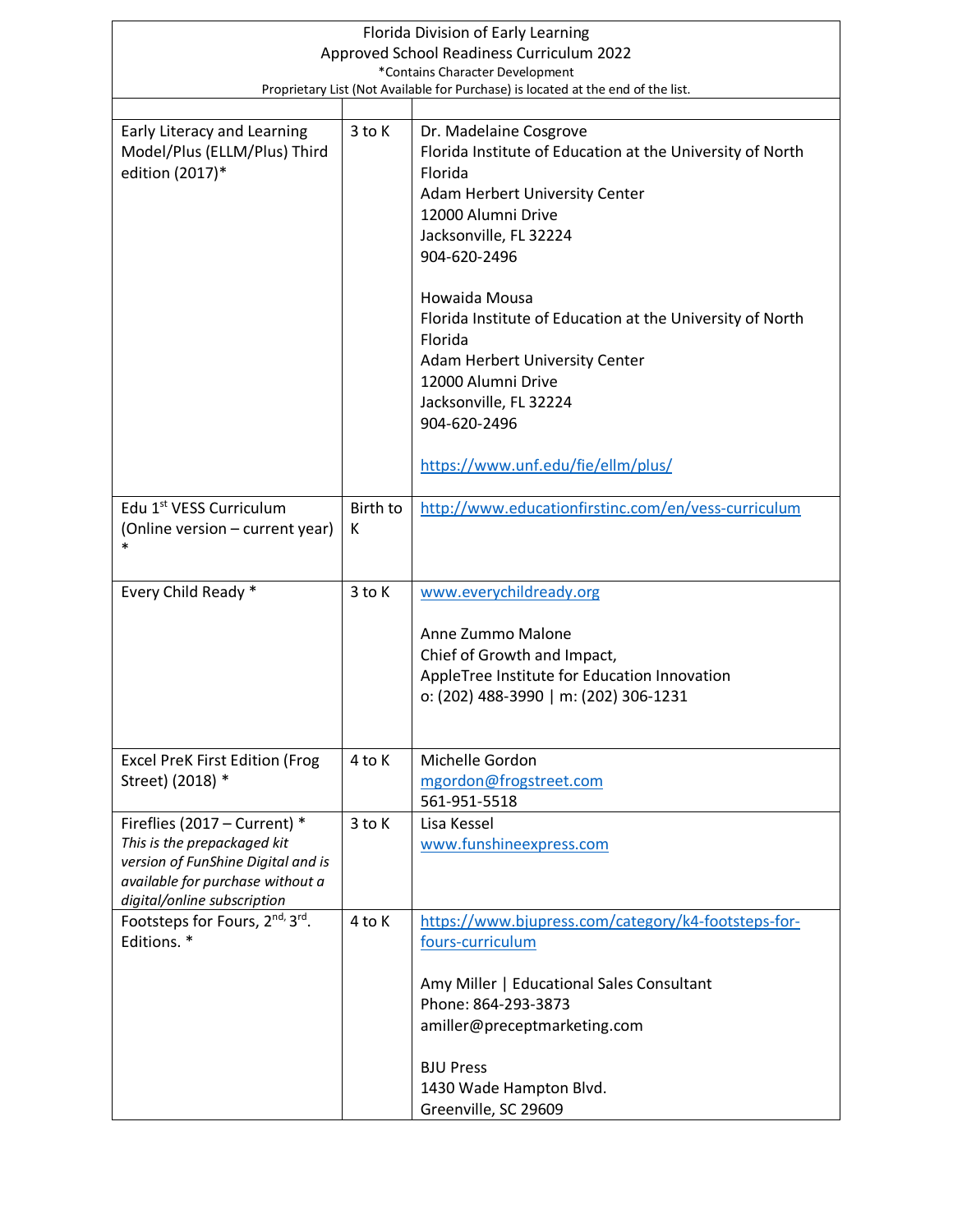| Florida Division of Early Learning       |            |                                                                                  |
|------------------------------------------|------------|----------------------------------------------------------------------------------|
|                                          |            | Approved School Readiness Curriculum 2022                                        |
| *Contains Character Development          |            |                                                                                  |
|                                          |            | Proprietary List (Not Available for Purchase) is located at the end of the list. |
|                                          |            | 800.845.5731                                                                     |
|                                          |            | bjupinfo@bjupress.com                                                            |
|                                          |            |                                                                                  |
| Footsteps 2 Brilliance and               | 4 to K     | footsteps2brilliance.com/preschool                                               |
| Clever Kids University 2014 -<br>2020. * |            |                                                                                  |
|                                          |            | Ilene Rosenthal, CEO<br>ilene@footsteps2brilliance.com                           |
|                                          |            | 3125 Cathedral Ave NW, Suite 100, Washington, D.C.                               |
|                                          |            | 20008                                                                            |
|                                          |            | 202.338.1223                                                                     |
| Frog Street Pre-K 2020, 1st              | 4 to K     | Michelle Gordon                                                                  |
| Edition *                                |            | mgordon@frogstreet.com                                                           |
|                                          |            | 561-951-5518                                                                     |
|                                          |            |                                                                                  |
| Frog Street Pre-K (2013) *               | 4 to K     | Michelle Gordon                                                                  |
|                                          |            | mgordon@frogstreet.com                                                           |
|                                          |            | 561-951-5518                                                                     |
|                                          |            |                                                                                  |
| Frog Street Pre-K Summer                 | 4 to K     | Michelle Gordon                                                                  |
| $(2013)*$                                |            | mgordon@frogstreet.com                                                           |
|                                          |            | 561-951-5518                                                                     |
| Frog Street Toddler First                | 18 to 36   | Michelle Gordon                                                                  |
| Edition (2014) *                         | months     | mgordon@frogstreet.com                                                           |
|                                          |            | 561-951-5518                                                                     |
|                                          |            |                                                                                  |
| Frog Street Infant First Edition         | Birth to   | Michelle Gordon                                                                  |
| $(2015)$ *                               | 18         | mgordon@frogstreet.com                                                           |
|                                          | months     | 561-951-5518                                                                     |
|                                          |            |                                                                                  |
| <b>Frog Street Threes First</b>          | $3$ to $4$ | Michelle Gordon                                                                  |
| Edition (2016) *                         |            | mgordon@frogstreet.com                                                           |
|                                          |            | 561-951-5518                                                                     |
|                                          |            |                                                                                  |
| Funnydaffer (Online version -            | Birth to   | www.funnydaffer.com                                                              |
| current year) *                          | К          |                                                                                  |
|                                          |            | Questions email address: howdy@funnydaffer.com                                   |
| FunShine Online - Funshine               | Birth to   | Lisa Kessel                                                                      |
| Digital (Online Version -                | К          | www.funshineexpress.com                                                          |
| current year) *                          |            |                                                                                  |
| Galileo Pre-K Curriculum                 | 3 to K     | Imagine Learning                                                                 |
| (Online Version - current                |            | https://www.imaginelearning.com/assessment/galileo-                              |
| year)*                                   |            | birth-pre-k                                                                      |
|                                          |            |                                                                                  |
| Gee Whiz Education Online                | Birth to   | https://geewhizeducation.com/                                                    |
| <b>Curriculum for Family Child</b>       | К          | Sales/Contact: customerservice@geewhizeducation.com                              |
| Care * Also known as Gee                 |            |                                                                                  |
| <b>Whiz Education Online</b>             |            |                                                                                  |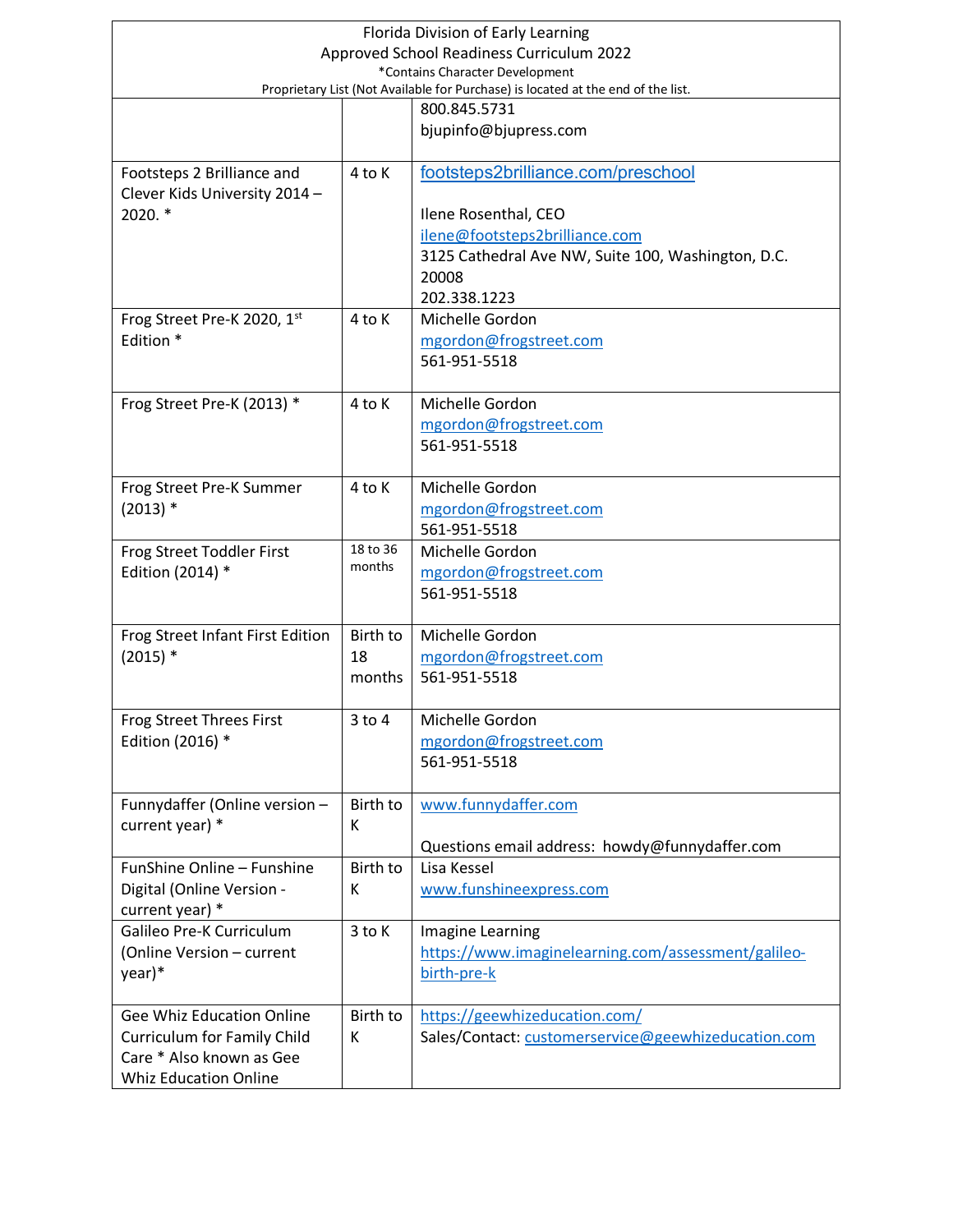| Florida Division of Early Learning                                                                                  |            |                                                                                         |  |
|---------------------------------------------------------------------------------------------------------------------|------------|-----------------------------------------------------------------------------------------|--|
| Approved School Readiness Curriculum 2022                                                                           |            |                                                                                         |  |
| *Contains Character Development<br>Proprietary List (Not Available for Purchase) is located at the end of the list. |            |                                                                                         |  |
| Get Set for School Complete                                                                                         | 3 to K     | <b>Learning Without Tears</b>                                                           |  |
| PreK Program (2021, 1st                                                                                             |            |                                                                                         |  |
| Edition)*                                                                                                           |            | Get Set for School for Florida                                                          |  |
|                                                                                                                     |            |                                                                                         |  |
|                                                                                                                     |            | https://www.lwtears.com/state-adoptions/florida/pre-k-                                  |  |
|                                                                                                                     |            | adoption                                                                                |  |
|                                                                                                                     |            |                                                                                         |  |
|                                                                                                                     |            | <b>Courtney Claud</b>                                                                   |  |
|                                                                                                                     |            | 727-504-7154<br>Courtney.Claud@lwtears.com                                              |  |
|                                                                                                                     |            |                                                                                         |  |
| HighScope Infant-Toddler                                                                                            | Birth to   | https://highscope.org/florida-school-readiness/                                         |  |
| Curriculum for Florida School                                                                                       | 3          |                                                                                         |  |
| Readiness 2012*                                                                                                     |            | Lisa Reales                                                                             |  |
|                                                                                                                     |            | Ireales@highscope.org                                                                   |  |
| HighScope Preschool                                                                                                 | $3$ to K   | 816.274.2278                                                                            |  |
| Curriculum for Florida School                                                                                       |            | Birth to 3 Product# F2402SET                                                            |  |
| Readiness 2012*                                                                                                     |            | 3 to K Product# P4405SET                                                                |  |
|                                                                                                                     |            |                                                                                         |  |
| The InvestiGator Club Just for                                                                                      | $3$ to $4$ | Marilyn Overby                                                                          |  |
| Threes Learning System<br>$(2018)*$                                                                                 |            | Robert-Leslie Publishing, The Early Childhood Company®<br>4147 N. Ravenswood, Suite 301 |  |
|                                                                                                                     |            | Chicago, IL 60613                                                                       |  |
|                                                                                                                     |            | marilyn.overby@robert-leslie.com                                                        |  |
|                                                                                                                     |            | 773-935-8358                                                                            |  |
|                                                                                                                     |            | www.investigatorclub.com                                                                |  |
|                                                                                                                     |            |                                                                                         |  |
| The InvestiGator Club                                                                                               | 4 to K     | Marilyn Overby                                                                          |  |
| Prekindergarten Learning                                                                                            |            | Robert-Leslie Publishing, The Early Childhood Company®                                  |  |
| System (2018) *                                                                                                     |            | 4147 N. Ravenswood, Suite 301                                                           |  |
|                                                                                                                     |            | Chicago, IL 60613                                                                       |  |
|                                                                                                                     |            | marilyn.overby@robert-leslie.com<br>773-935-8358                                        |  |
|                                                                                                                     |            | www.investigatorclub.com                                                                |  |
|                                                                                                                     |            |                                                                                         |  |
| Learn Every Day: The                                                                                                | 3 to K     | https://www.kaplanco.com/LearnEveryDay/                                                 |  |
| Preschool Curriculum &                                                                                              |            | www.Kaplanco.com                                                                        |  |
| Nemours Bright Start Super                                                                                          |            |                                                                                         |  |
| Set 1st, 2 <sup>nd</sup> Editions *                                                                                 |            | Mark Hansen, Vice President, Sales                                                      |  |
|                                                                                                                     |            | (800) 334-2014 Ext. 3486                                                                |  |
|                                                                                                                     |            | mhansen@kaplanco.com.                                                                   |  |
| Learn Every Day: The Program                                                                                        | Birth to   | https://www.kaplanco.com/LearnEveryDay-                                                 |  |
| for Infants, Toddlers, and                                                                                          | 3          | InfantToddlerTwos/                                                                      |  |
| Twos. $1^{st}$ , $2^{nd}$ Editions $*$                                                                              |            | www.Kaplanco.com                                                                        |  |
|                                                                                                                     |            |                                                                                         |  |
|                                                                                                                     |            | Mark Hansen, Vice President, Sales                                                      |  |
|                                                                                                                     |            | (800) 334-2014 Ext. 3486                                                                |  |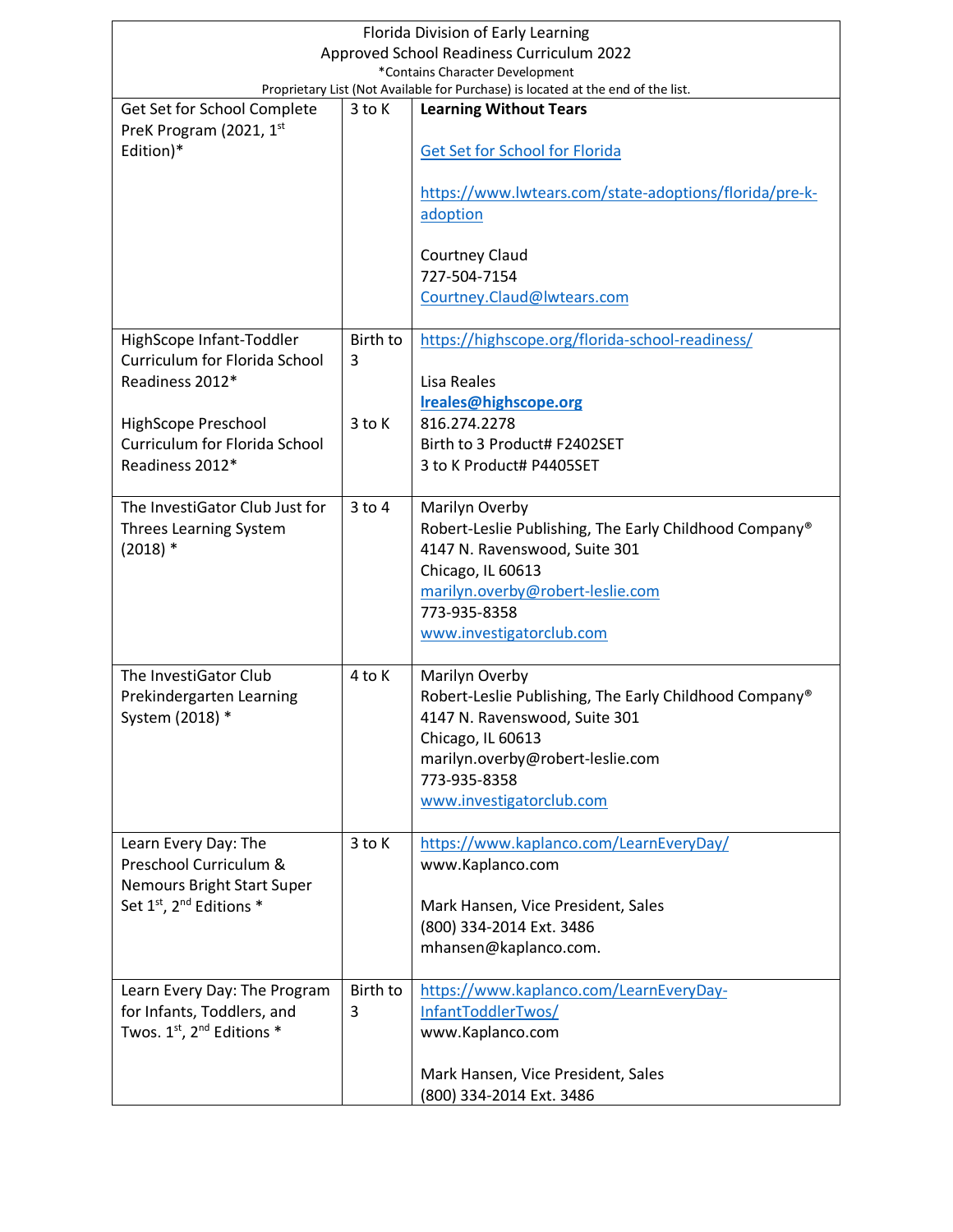| Florida Division of Early Learning<br>Approved School Readiness Curriculum 2022                                     |                             |                                                                                                                                                                                                                                                                                             |
|---------------------------------------------------------------------------------------------------------------------|-----------------------------|---------------------------------------------------------------------------------------------------------------------------------------------------------------------------------------------------------------------------------------------------------------------------------------------|
| *Contains Character Development<br>Proprietary List (Not Available for Purchase) is located at the end of the list. |                             |                                                                                                                                                                                                                                                                                             |
|                                                                                                                     |                             | mhansen@kaplanco.com                                                                                                                                                                                                                                                                        |
| Learning Beyond Paper                                                                                               | Birth to<br>К               | <b>Information and Website Link:</b><br>https://www.learningbeyondpaper.com/florida                                                                                                                                                                                                         |
|                                                                                                                     |                             | <b>Contact: Dr. Corinne Muller - COO</b><br>Phone: 833-452-7669<br>Email: cmuller@learningbeyondpaper.com<br>Address: Learning Beyond Paper, Inc.<br>580 Village Boulevard, Suite 120<br>West Palm Beach, FL 33409                                                                          |
| Little InvestiGators Infants<br>and Toddlers (2018) *                                                               | Birth to<br>3               | Marilyn Overby<br>Robert-Leslie Publishing, The Early Childhood Company®<br>4147 N. Ravenswood, Suite 301<br>Chicago, IL 60613<br>marilyn.overby@robert-leslie.com<br>773-935-8358<br>www.investigatorclub.com                                                                              |
| Mother Goose Time * (2017)                                                                                          | $3$ to $4$<br>and 4<br>to K | www.mothergoosetime.com                                                                                                                                                                                                                                                                     |
| Nemours Early Language and<br><b>Literacy Success Toddler</b><br>Toolkit*                                           | 18 mos<br>to $3$            | nemoursbrightstart@nemours.org                                                                                                                                                                                                                                                              |
| <b>Nemours Reading BrightStart</b><br>Early Language and Literacy<br>Success Infant Toolkit *                       | Birth to<br>18 mos          | nemoursbrightstart@nemours.org<br>Rebecca Henderson<br>Manager, NBS! Intellectual Property<br>Center for Health Delivery Innovations<br>Nemours Children's Health System<br>10140 Centurion Pkwy N<br>Jacksonville, FL 32256<br>Office Phone: 904-697-4152<br>Main Phone: 904-534-8257      |
| Pathways for Preschool 2011,<br>$2^{nd}$ Edition $*$                                                                | $2$ to $4$                  | https://www.bjupress.com/category/k2-k3-christian-<br>school-curriculum<br>Amy Miller   Educational Sales Consultant<br>Phone: 864-293-3873<br>amiller@preceptmarketing.com<br><b>BJU Press</b><br>1430 Wade Hampton Blvd.<br>Greenville, SC 29609<br>800.845.5731<br>bjupinfo@bjupress.com |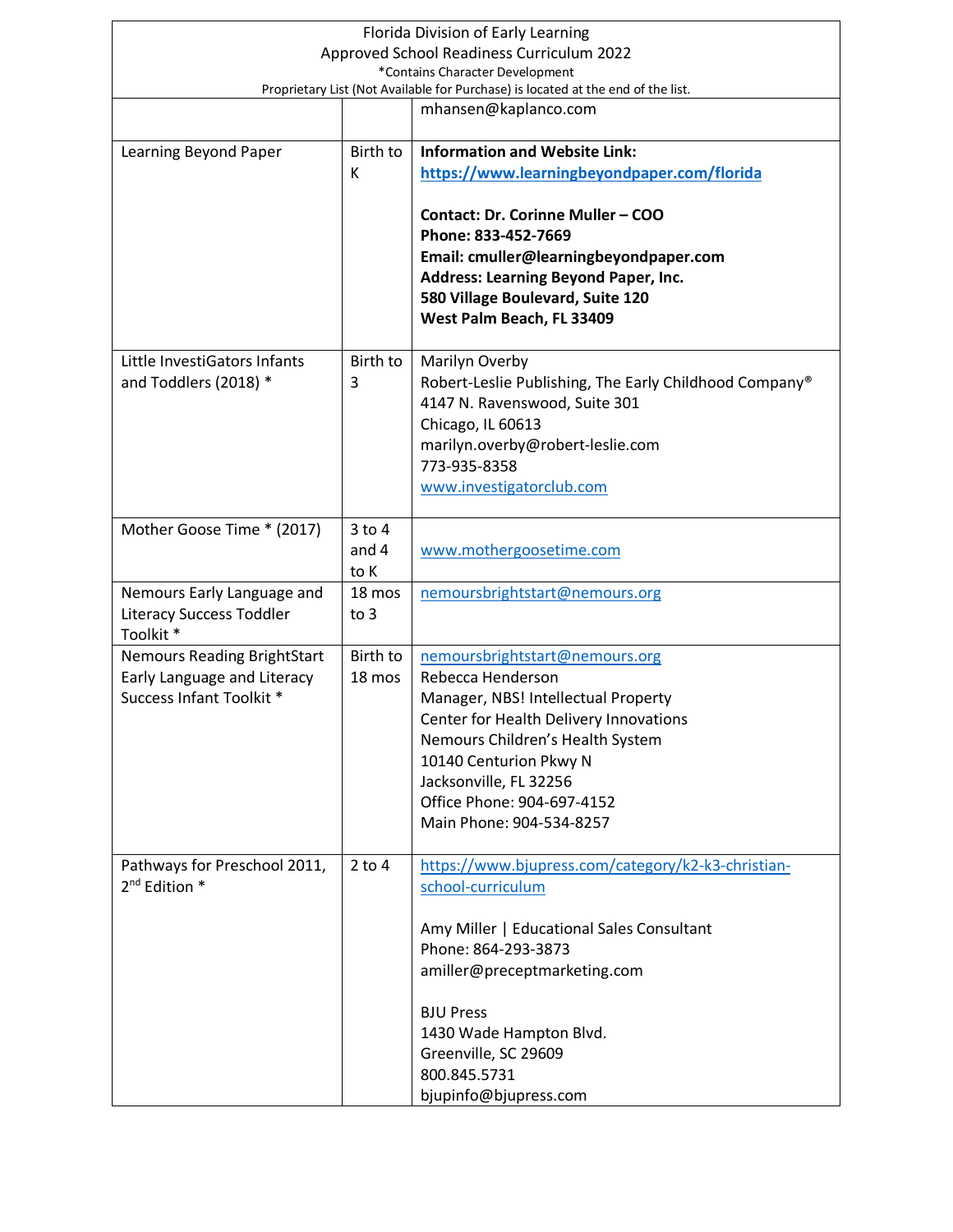| Florida Division of Early Learning                                               |               |                                                             |
|----------------------------------------------------------------------------------|---------------|-------------------------------------------------------------|
| Approved School Readiness Curriculum 2022<br>*Contains Character Development     |               |                                                             |
| Proprietary List (Not Available for Purchase) is located at the end of the list. |               |                                                             |
|                                                                                  |               |                                                             |
| PreK on My Way *                                                                 | 4 to K        | www.scholastic.com/prekonmyway                              |
|                                                                                  |               | Diana Cullison                                              |
|                                                                                  |               | DCullisonTipton@scholastic.com                              |
|                                                                                  |               | 918-953-9565                                                |
|                                                                                  |               | Cathy Yount                                                 |
|                                                                                  |               | CYount@scholastic.com                                       |
|                                                                                  |               | 813-416-2751                                                |
| Pinnacle (Secular and Faith-<br>Based) *                                         | Birth to<br>К | https://www.cceionline.com/curriculum/                      |
| Quaver Pre-K 1 <sup>st</sup> Edition,<br>(Online Curriculum) *                   | $3$ to $5$    | https://www.quavered.com/pre-k/                             |
|                                                                                  |               | <b>Khalid Daniels</b>                                       |
|                                                                                  |               | <b>Sales Director</b>                                       |
|                                                                                  |               | QuaverEd                                                    |
|                                                                                  |               | 866-917-3633 (Office)                                       |
|                                                                                  |               | 629-702-7387 (Mobile)<br>Khalid@QuaverEd.com                |
|                                                                                  |               |                                                             |
| Ready to Advance Early                                                           | 4 to K        | <b>Sales Contact:</b>                                       |
| Learning Program 2020 *                                                          |               | <b>Mary Russick</b>                                         |
|                                                                                  |               | <b>Regional Sales Manager</b>                               |
|                                                                                  |               | mrussick@benchmarkeducation.com                             |
| <b>Science Start Complete Series</b>                                             | 3 to K        | (727) 278-2895<br>Dana Abramson, Director of Communications |
| 2018 2 <sup>nd</sup> Edition *                                                   |               | 800-935-7012                                                |
|                                                                                  |               | Dana.Abramson@ScienceStart.com                              |
|                                                                                  |               | www.ScienceStart.com                                        |
| Starfall <sup>*</sup>                                                            |               |                                                             |
|                                                                                  | 4 to K        | For more information:<br>Angel Frierson                     |
|                                                                                  |               | afrierson@starfall.com                                      |
|                                                                                  |               | 828-691-9915                                                |
|                                                                                  |               | https://store.starfall.com/kits                             |
|                                                                                  |               |                                                             |
|                                                                                  |               |                                                             |
| Waterford Early Learning *                                                       | 4 to K        | Sheri Black                                                 |
|                                                                                  |               | <b>Regional Vice President</b>                              |
|                                                                                  |               | 850.217.2275<br>Sheriblack@waterford.org                    |
|                                                                                  |               |                                                             |
|                                                                                  |               | http://info.waterfordlearning.org/florida-school-           |
|                                                                                  |               | readiness-waterford-early-learning.                         |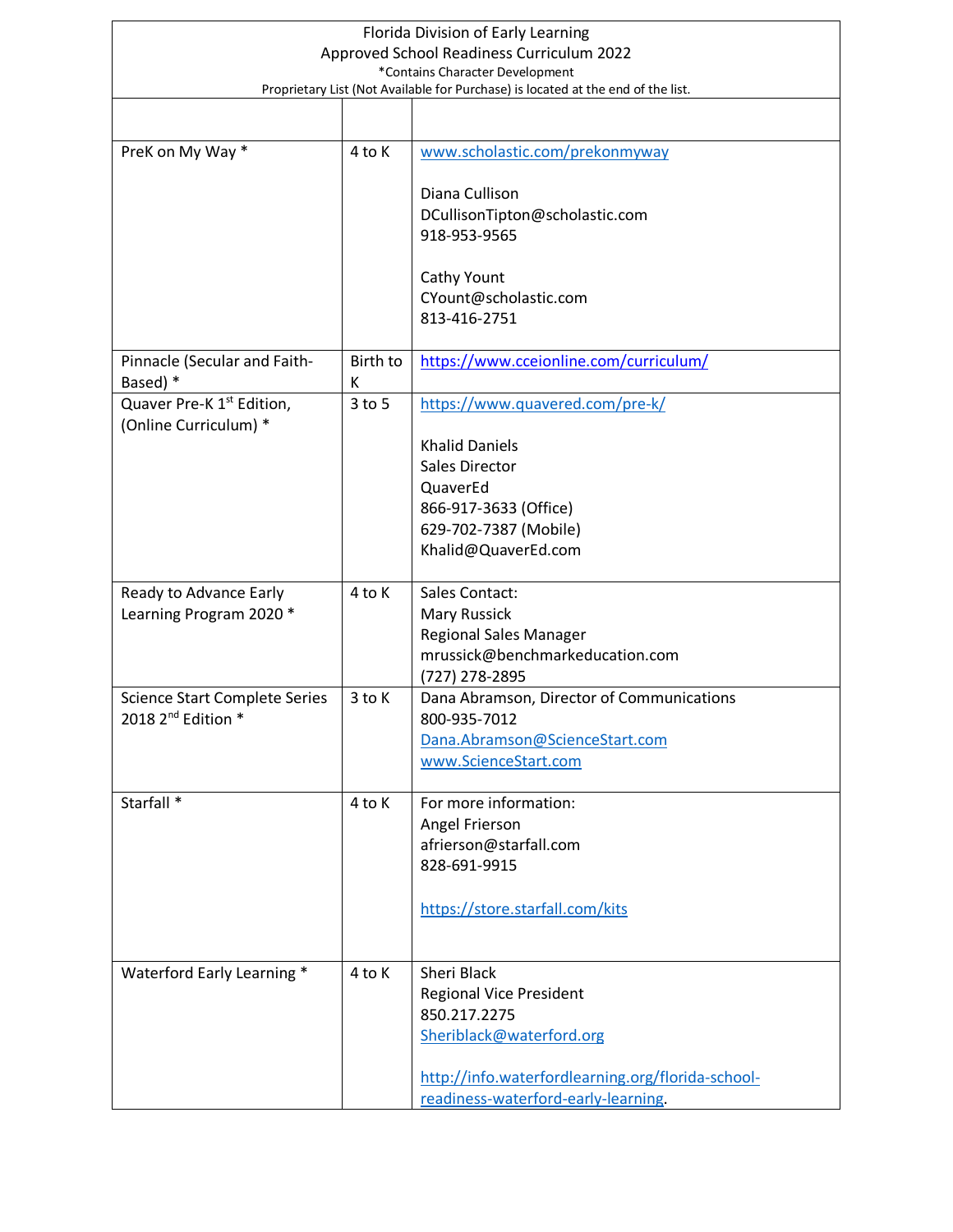| Florida Division of Early Learning                                               |            |                                                                             |  |
|----------------------------------------------------------------------------------|------------|-----------------------------------------------------------------------------|--|
| Approved School Readiness Curriculum 2022                                        |            |                                                                             |  |
| *Contains Character Development                                                  |            |                                                                             |  |
| Proprietary List (Not Available for Purchase) is located at the end of the list. |            |                                                                             |  |
|                                                                                  |            |                                                                             |  |
| Wee Learn Curriculum Guide                                                       | B to 2     | https://weelearn.org/                                                       |  |
| for Infants and Toddlers                                                         | $2$ to $3$ | The CDEA Office                                                             |  |
| (2014)                                                                           | $3$ to $4$ | 904-573-8831 or 8833                                                        |  |
| Wee Learn Two's (2014) *                                                         | 4 to K     | training@cdealliance.org                                                    |  |
| Wee Learn Three's (2014) *                                                       |            | PO BOX 14012                                                                |  |
| Wee Learn Fours (2017)*                                                          |            | Jacksonville, Florida 32238                                                 |  |
|                                                                                  |            |                                                                             |  |
| World of Wonders (McGraw                                                         | $3$ to $4$ | Marta Acosta                                                                |  |
| Hill) $1st$ edition (2017) *                                                     | and 4      | South Florida Account Representative                                        |  |
|                                                                                  | to K       | P: (786) 831-1420<br>Marta.Acosta@mheducation.com                           |  |
|                                                                                  |            | Rachel Powers-Scanga                                                        |  |
|                                                                                  |            | <b>District Manager</b>                                                     |  |
|                                                                                  |            | P: (813) 838-3572                                                           |  |
|                                                                                  |            | Rachel.Powers-Scanga@mheducation.com                                        |  |
|                                                                                  |            | Wayne Bennett                                                               |  |
|                                                                                  |            | Vice President - South Region                                               |  |
|                                                                                  |            | P: (770) 680-9934                                                           |  |
|                                                                                  |            | Wayne.Bennett@mhedcuation.com                                               |  |
|                                                                                  |            | Proprietary List (For ELC use only) - These curricula are not available for |  |
|                                                                                  |            | purchase at this time.                                                      |  |
|                                                                                  |            |                                                                             |  |
| <b>Balanced Learning (Primrose)</b>                                              | Birth to   | Not available for purchase.                                                 |  |
| 2018 *                                                                           | К          |                                                                             |  |
|                                                                                  |            |                                                                             |  |
| <b>Building Kidz Creative</b>                                                    | Birth to   | Not available for purchase.                                                 |  |
| Curriculum with a Progressive                                                    | К          |                                                                             |  |
| Integrated Approach 2019*                                                        |            |                                                                             |  |
| <b>Bravo! Early Childhood</b>                                                    | Birth to   | Not available for purchase.                                                 |  |
| Curriculum by Doodle Bugs!                                                       | К          |                                                                             |  |
| (Children's Learning Academy)                                                    |            |                                                                             |  |
|                                                                                  |            |                                                                             |  |
| <b>Discovery Point Connections</b>                                               | B to K     | Not available for purchase.                                                 |  |
| Curriculum 1st Edition 2020 *                                                    |            |                                                                             |  |
|                                                                                  |            |                                                                             |  |
| The First Class Curriculum                                                       | Birth to   | Not available for purchase.                                                 |  |
| (Kids R Kids) Including Big                                                      | К          |                                                                             |  |
| Steps, Fast Track, 2016                                                          |            |                                                                             |  |
| edition, series 1000, 1050,                                                      |            |                                                                             |  |
| 1100, 1150, 1200, 1250, 1300,                                                    |            |                                                                             |  |
| 1350, 1400, 1500. *                                                              |            |                                                                             |  |
| Early Foundations (Infant,                                                       | Birth to   | Not available for purchase.                                                 |  |
| Toddler, Discovery Preschool                                                     | K          |                                                                             |  |
| 2014; Preschool Fall, Winter,                                                    |            |                                                                             |  |
| Spring: 2013; Preschool                                                          |            |                                                                             |  |
| <b>Summer: 2015</b>                                                              |            |                                                                             |  |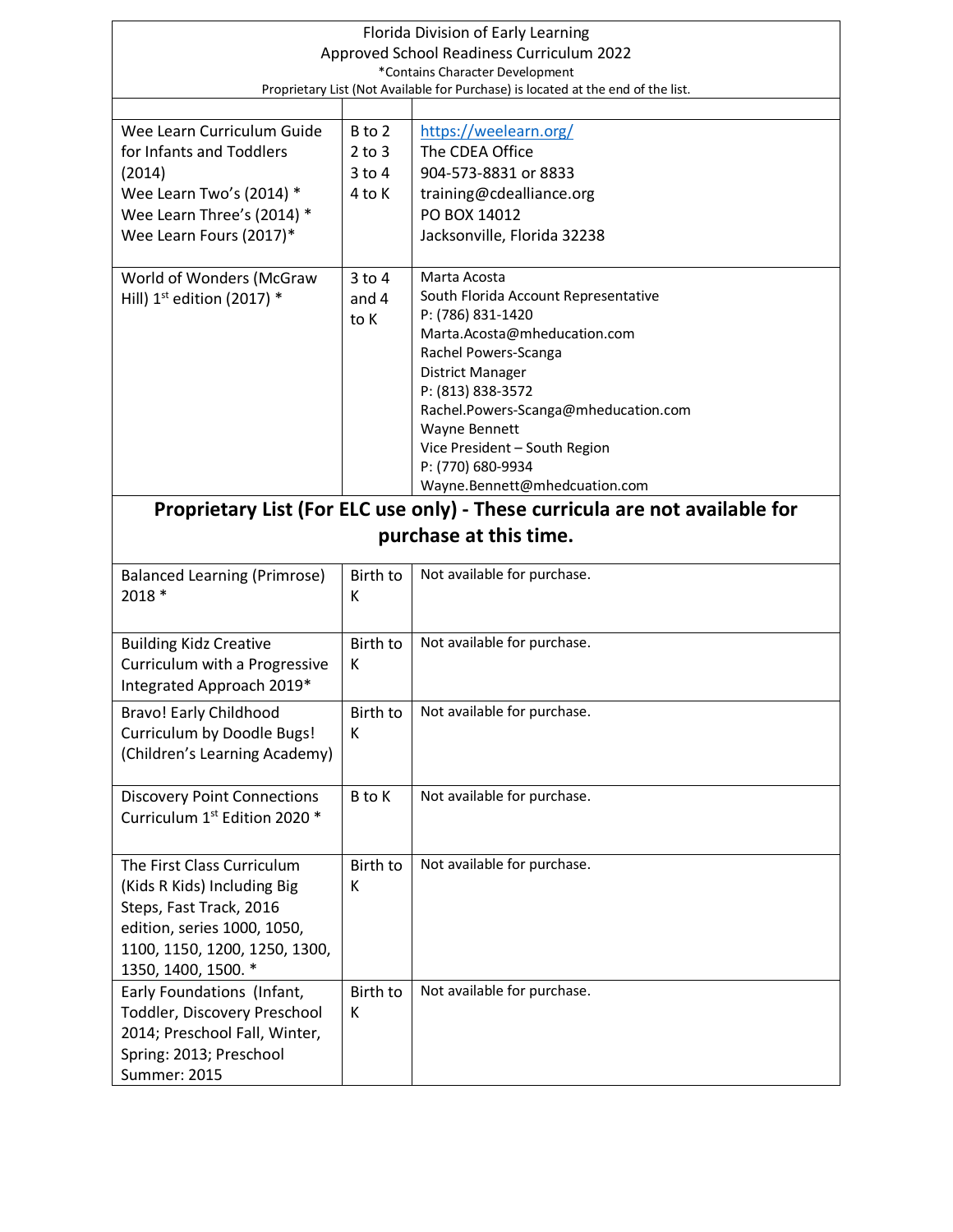| Florida Division of Early Learning                                                                                |                  |                                                              |
|-------------------------------------------------------------------------------------------------------------------|------------------|--------------------------------------------------------------|
| Approved School Readiness Curriculum 2022                                                                         |                  |                                                              |
| *Contains Character Development                                                                                   |                  |                                                              |
| Proprietary List (Not Available for Purchase) is located at the end of the list.<br>Prekindergarten Fall, Winter, |                  |                                                              |
| Spring: 2013; Prekindergarten                                                                                     |                  |                                                              |
| Summer: 2015) *                                                                                                   |                  |                                                              |
| Early Innovators (2016) *                                                                                         | 3 to K           | Not available for purchase.                                  |
|                                                                                                                   |                  |                                                              |
|                                                                                                                   |                  |                                                              |
| Empowered Child (2016) *                                                                                          | 3 to K           | Not available for purchase.                                  |
|                                                                                                                   |                  |                                                              |
|                                                                                                                   |                  |                                                              |
| <b>HighReach Learning</b>                                                                                         | 4 to K           | Not available for purchase.                                  |
| Curriculum for PREK (2010) *                                                                                      |                  |                                                              |
|                                                                                                                   |                  |                                                              |
| <b>HighReach Learning</b>                                                                                         | $3$ to $4$       | Not available for purchase.                                  |
| Curriculum for Threes (2010)                                                                                      |                  |                                                              |
| $\ast$                                                                                                            |                  |                                                              |
| <b>HighReach Learning</b>                                                                                         | 18 <sub>to</sub> | Not available for purchase.                                  |
| <b>Curriculum for Toddlers</b>                                                                                    | 36               |                                                              |
| $(2010)*$                                                                                                         | months           |                                                              |
| <b>HighReach Learning</b>                                                                                         | $2$ to $3$       | Not available for purchase.                                  |
| Curriculum for Twos (2010) *                                                                                      |                  |                                                              |
|                                                                                                                   |                  |                                                              |
| La Petite (2016) *                                                                                                | 3 to K           | Not available for purchase.                                  |
|                                                                                                                   |                  |                                                              |
|                                                                                                                   |                  |                                                              |
| The Learning Experience                                                                                           | B to K           | Not available for purchase.                                  |
| Academic Program (LEAP) *                                                                                         |                  |                                                              |
|                                                                                                                   |                  |                                                              |
| Learn From the Start (2013) *                                                                                     | Birth to         | Not available for purchase.                                  |
|                                                                                                                   | 3                |                                                              |
|                                                                                                                   |                  |                                                              |
| Learn As We Grow (2015) *                                                                                         | $2$ to $4$       | Not available for purchase.                                  |
|                                                                                                                   |                  |                                                              |
|                                                                                                                   |                  |                                                              |
| Life Essentials (2018) (2020) *                                                                                   | Birth to         | Not available for purchase.                                  |
|                                                                                                                   | К                |                                                              |
|                                                                                                                   |                  |                                                              |
| Life Smart (2016) *                                                                                               | $3$ to K         | Not available for purchase.                                  |
|                                                                                                                   |                  |                                                              |
|                                                                                                                   | Birth to         | Not available for purchase.                                  |
| Montessori (2020) *                                                                                               | К                | Questions about the Montessori experience should be directed |
|                                                                                                                   |                  | to Melanie@amshq.org and Lynne@amiusa.org.                   |
|                                                                                                                   |                  |                                                              |
|                                                                                                                   |                  | Users of the Montessori curriculum require lead classroom    |
|                                                                                                                   |                  | teachers have Montessori credentials from institutions       |